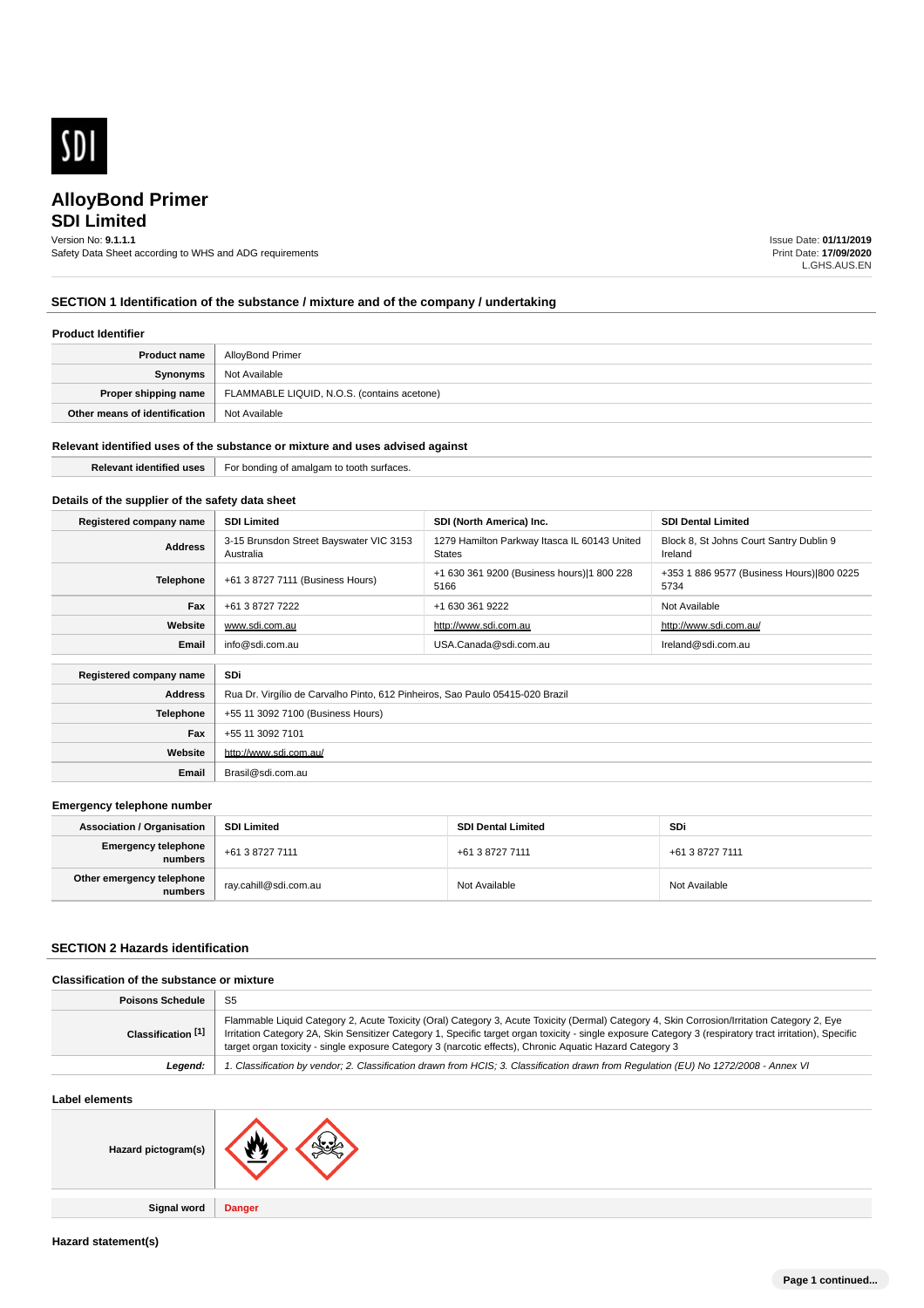| H225 | Highly flammable liquid and vapour.                |
|------|----------------------------------------------------|
| H301 | Toxic if swallowed.                                |
| H312 | Harmful in contact with skin.                      |
| H315 | Causes skin irritation.                            |
| H319 | Causes serious eye irritation.                     |
| H317 | May cause an allergic skin reaction.               |
| H335 | May cause respiratory irritation.                  |
| H336 | May cause drowsiness or dizziness.                 |
| H412 | Harmful to aquatic life with long lasting effects. |
|      |                                                    |

#### **Precautionary statement(s) Prevention**

| P210             | Keep away from heat/sparks/open flames/hot surfaces. - No smoking.                |
|------------------|-----------------------------------------------------------------------------------|
| P270             | Do not eat, drink or smoke when using this product.                               |
| P271             | Use only outdoors or in a well-ventilated area.                                   |
| P280             | Wear protective gloves/protective clothing/eye protection/face protection.        |
| P240             | Ground/bond container and receiving equipment.                                    |
| P <sub>241</sub> | Use explosion-proof electrical/ventilating/lighting/intrinsically safe equipment. |
| P242             | Use only non-sparking tools.                                                      |
| P243             | Take precautionary measures against static discharge.                             |
| P <sub>261</sub> | Avoid breathing mist/vapours/spray.                                               |
| P273             | Avoid release to the environment.                                                 |
| P272             | Contaminated work clothing should not be allowed out of the workplace.            |

#### **Precautionary statement(s) Response**

| P301+P310      | IF SWALLOWED: Immediately call a POISON CENTER or doctor/physician.                                                              |
|----------------|----------------------------------------------------------------------------------------------------------------------------------|
| P321           | Specific treatment (see advice on this label).                                                                                   |
| P322           | Specific measures (see advice on this label).                                                                                    |
| P330           | Rinse mouth.                                                                                                                     |
| P362           | Take off contaminated clothing and wash before reuse.                                                                            |
| P370+P378      | In case of fire: Use alcohol resistant foam or normal protein foam for extinction.                                               |
| P302+P352      | IF ON SKIN: Wash with plenty of water.                                                                                           |
| P305+P351+P338 | IF IN EYES: Rinse cautiously with water for several minutes. Remove contact lenses, if present and easy to do. Continue rinsing. |
| P312           | Call a POISON CENTER or doctor/physician if you feel unwell.                                                                     |
| P333+P313      | If skin irritation or rash occurs: Get medical advice/attention.                                                                 |
| P337+P313      | If eye irritation persists: Get medical advice/attention.                                                                        |
| P303+P361+P353 | IF ON SKIN (or hair): Remove/Take off immediately all contaminated clothing. Rinse skin with water/shower.                       |
| P304+P340      | IF INHALED: Remove victim to fresh air and keep at rest in a position comfortable for breathing.                                 |

## **Precautionary statement(s) Storage**

| P403+P235        | štо<br>Keep cool. |
|------------------|-------------------|
| <b>DANE</b><br>. | up                |

#### **Precautionary statement(s) Disposal**

**P501** Dispose of contents/container to authorised hazardous or special waste collection point in accordance with any local regulation.

### **SECTION 3 Composition / information on ingredients**

#### **Substances**

See section below for composition of Mixtures

#### **Mixtures**

| <b>CAS No</b> | %[weight] | Name                                       |
|---------------|-----------|--------------------------------------------|
| 67-64-1       | 54        | acetone                                    |
| Not Available | -44       | acrylic monomer                            |
| Not Available |           | Ingredients determined not to be hazardous |

## **SECTION 4 First aid measures**

**Description of first aid measures**

**Eye Contact** If this product comes in contact with the eyes:

Immediately hold eyelids apart and flush the eye continuously with running water.

**F** Ensure complete irrigation of the eye by keeping eyelids apart and away from eye and moving the eyelids by occasionally lifting the upper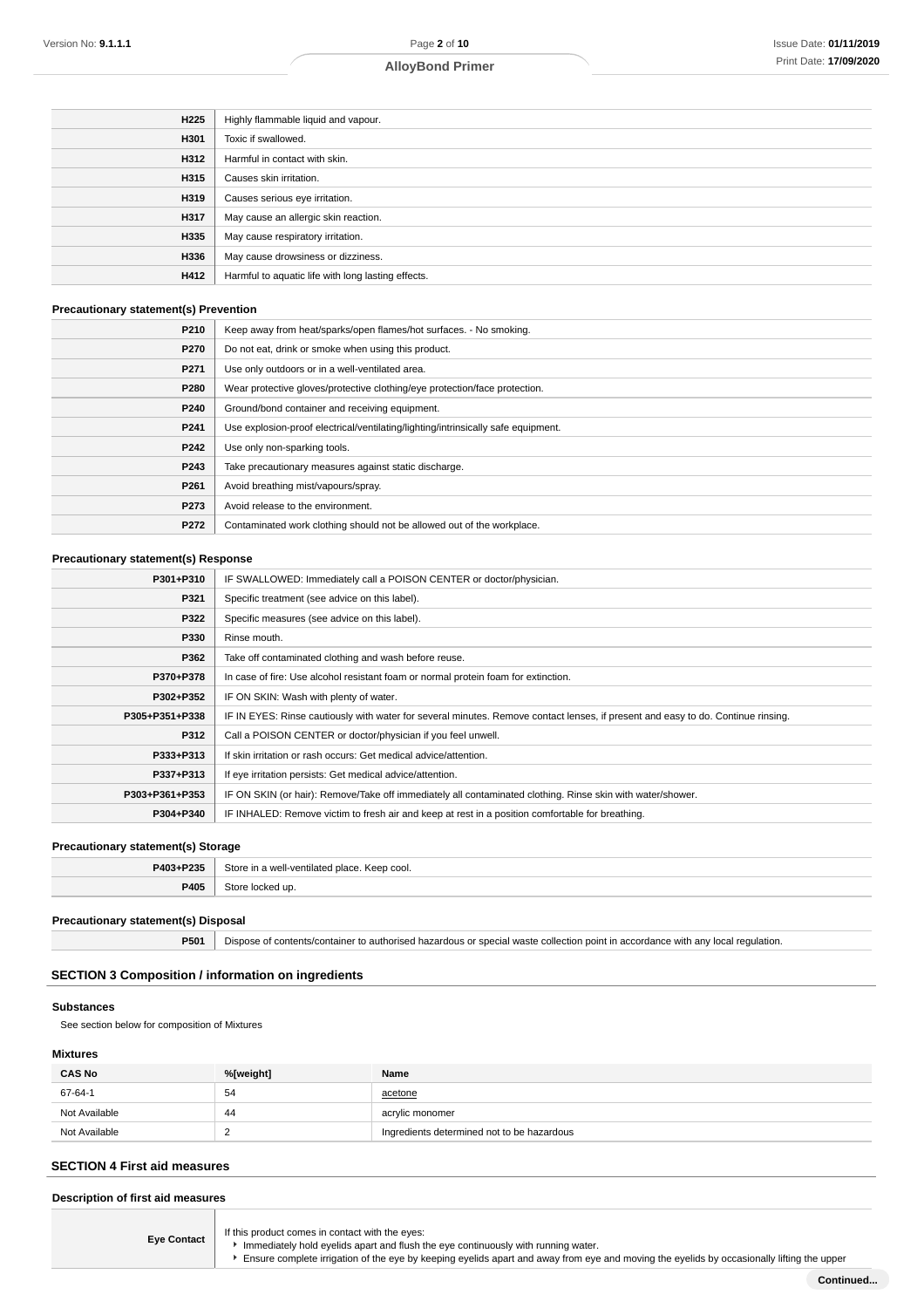**Continued...**

## **AlloyBond Primer**

|                     | and lower lids.<br>► Continue flushing until advised to stop by the Poisons Information Centre or a doctor, or for at least 15 minutes.<br>Transport to hospital or doctor without delay.<br>Removal of contact lenses after an eye injury should only be undertaken by skilled personnel.                                                                                                                                                                                                        |
|---------------------|---------------------------------------------------------------------------------------------------------------------------------------------------------------------------------------------------------------------------------------------------------------------------------------------------------------------------------------------------------------------------------------------------------------------------------------------------------------------------------------------------|
| <b>Skin Contact</b> | If skin contact occurs:<br>Immediately remove all contaminated clothing, including footwear.<br>Flush skin and hair with running water (and soap if available).<br>Seek medical attention in event of irritation.                                                                                                                                                                                                                                                                                 |
| Inhalation          | If fumes or combustion products are inhaled remove from contaminated area.<br>Lay patient down. Keep warm and rested.<br>▶ Prostheses such as false teeth, which may block airway, should be removed, where possible, prior to initiating first aid procedures.<br>Apply artificial respiration if not breathing, preferably with a demand valve resuscitator, bag-valve mask device, or pocket mask as trained.<br>Perform CPR if necessary.<br>Transport to hospital, or doctor, without delay. |
| Ingestion           | Seek medical attention.                                                                                                                                                                                                                                                                                                                                                                                                                                                                           |

#### **Indication of any immediate medical attention and special treatment needed**

Treat symptomatically.

### **SECTION 5 Firefighting measures**

#### **Extinguishing media**

- Foam.
- ▶ Dry chemical powder. ■ BCF (where regulations permit).
- Carbon dioxide.
- Water spray or fog Large fires only.

#### **Special hazards arising from the substrate or mixture**

**Fire Incompatibility** Avoid contact with incompatible materials.

### **Advice for firefighters**

| <b>Fire Fighting</b>         | Alert Fire Brigade and tell them location and nature of hazard.<br>* May be violently or explosively reactive.<br>▶ Wear breathing apparatus plus protective gloves in the event of a fire.<br>Prevent, by any means available, spillage from entering drains or water course.<br>Consider evacuation (or protect in place).<br>Fight fire from a safe distance, with adequate cover.<br>If safe, switch off electrical equipment until vapour fire hazard removed.<br>Use water delivered as a fine spray to control the fire and cool adjacent area.<br>Avoid spraying water onto liquid pools.<br>Do not approach containers suspected to be hot.<br>Cool fire exposed containers with water spray from a protected location.<br>If safe to do so, remove containers from path of fire. |
|------------------------------|--------------------------------------------------------------------------------------------------------------------------------------------------------------------------------------------------------------------------------------------------------------------------------------------------------------------------------------------------------------------------------------------------------------------------------------------------------------------------------------------------------------------------------------------------------------------------------------------------------------------------------------------------------------------------------------------------------------------------------------------------------------------------------------------|
| <b>Fire/Explosion Hazard</b> | Liquid and vapour are highly flammable.<br>Severe fire hazard when exposed to heat, flame and/or oxidisers.<br>• Vapour may travel a considerable distance to source of ignition.<br>Heating may cause expansion or decomposition leading to violent rupture of containers.<br>• On combustion, may emit toxic fumes of carbon monoxide (CO).<br>Combustion products include:<br>carbon dioxide (CO2)<br>other pyrolysis products typical of burning organic material.                                                                                                                                                                                                                                                                                                                     |
| <b>HAZCHEM</b>               | $-3YE$                                                                                                                                                                                                                                                                                                                                                                                                                                                                                                                                                                                                                                                                                                                                                                                     |

### **SECTION 6 Accidental release measures**

**Personal precautions, protective equipment and emergency procedures**

See section 8

#### **Environmental precautions**

See section 12

## **Methods and material for containment and cleaning up**

| <b>Minor Spills</b> | Remove all ignition sources.<br>▶ Clean up all spills immediately.<br>Avoid breathing vapours and contact with skin and eyes.<br>• Control personal contact with the substance, by using protective equipment.<br>• Contain and absorb small quantities with vermiculite or other absorbent material.<br>▶ Wipe up.<br>• Collect residues in a flammable waste container.                                                     |
|---------------------|-------------------------------------------------------------------------------------------------------------------------------------------------------------------------------------------------------------------------------------------------------------------------------------------------------------------------------------------------------------------------------------------------------------------------------|
| <b>Major Spills</b> | Clear area of personnel and move upwind.<br>Alert Fire Brigade and tell them location and nature of hazard.<br>• May be violently or explosively reactive.<br>• Wear breathing apparatus plus protective gloves.<br>• Prevent, by any means available, spillage from entering drains or water course.<br>Consider evacuation (or protect in place).<br>No smoking, naked lights or ignition sources.<br>Increase ventilation. |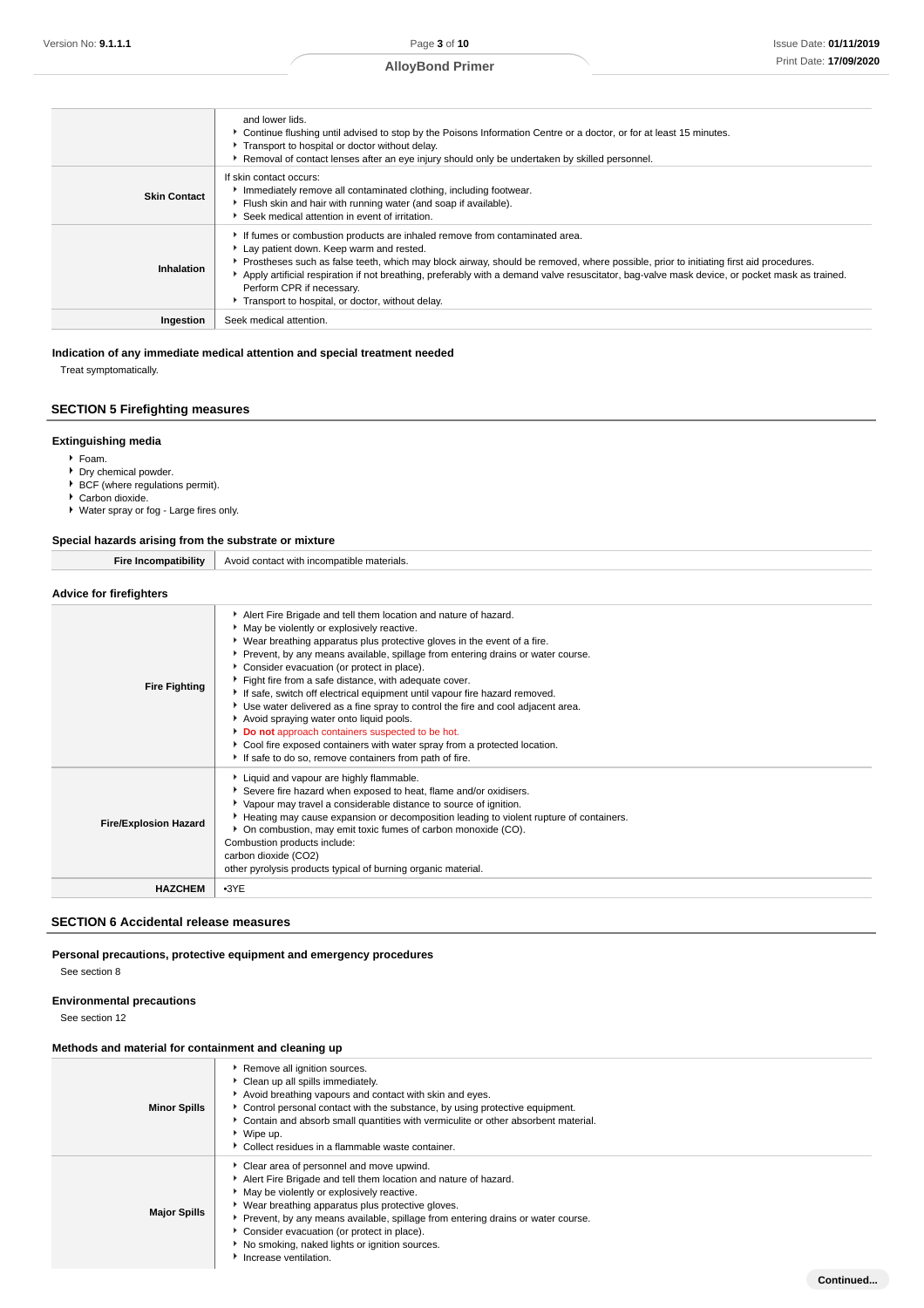| Stop leak if safe to do so.<br>• Water spray or fog may be used to disperse /absorb vapour.<br>Contain spill with sand, earth or vermiculite.<br>▶ Use only spark-free shovels and explosion proof equipment.<br>▶ Collect recoverable product into labelled containers for recycling.<br>Absorb remaining product with sand, earth or vermiculite.<br>▶ Collect solid residues and seal in labelled drums for disposal. |
|--------------------------------------------------------------------------------------------------------------------------------------------------------------------------------------------------------------------------------------------------------------------------------------------------------------------------------------------------------------------------------------------------------------------------|
| ▶ Wash area and prevent runoff into drains.<br>If contamination of drains or waterways occurs, advise emergency services.                                                                                                                                                                                                                                                                                                |

Personal Protective Equipment advice is contained in Section 8 of the SDS.

### **SECTION 7 Handling and storage**

| Precautions for safe handling |                                                                                                                                                                                                                                                                                                                                                                                                                                                                                                                                                                                                                                                                                                                                                                                                                                                                                                                                                                                                                                                                                             |
|-------------------------------|---------------------------------------------------------------------------------------------------------------------------------------------------------------------------------------------------------------------------------------------------------------------------------------------------------------------------------------------------------------------------------------------------------------------------------------------------------------------------------------------------------------------------------------------------------------------------------------------------------------------------------------------------------------------------------------------------------------------------------------------------------------------------------------------------------------------------------------------------------------------------------------------------------------------------------------------------------------------------------------------------------------------------------------------------------------------------------------------|
| Safe handling                 | Avoid all personal contact, including inhalation.<br>▶ Wear protective clothing when risk of exposure occurs.<br>Use in a well-ventilated area.<br>Prevent concentration in hollows and sumps.<br>DO NOT enter confined spaces until atmosphere has been checked.<br>Avoid smoking, naked lights, heat or ignition sources.<br>When handling, DO NOT eat, drink or smoke.<br>▶ Vapour may ignite on pumping or pouring due to static electricity.<br>DO NOT use plastic buckets.<br>Earth and secure metal containers when dispensing or pouring product.<br>Use spark-free tools when handling.<br>Avoid contact with incompatible materials.<br>Keep containers securely sealed.<br>Avoid physical damage to containers.<br>Always wash hands with soap and water after handling.<br>Vork clothes should be laundered separately.<br>Use good occupational work practice.<br>▶ Observe manufacturer's storage and handling recommendations contained within this SDS.<br>Atmosphere should be regularly checked against established exposure standards to ensure safe working conditions. |
| Other information             | Store in a cool dry place.<br>Do not store in direct sunlight.<br>Store between 10 and 25 deg. C.                                                                                                                                                                                                                                                                                                                                                                                                                                                                                                                                                                                                                                                                                                                                                                                                                                                                                                                                                                                           |

### **Conditions for safe storage, including any incompatibilities**

| Suitable container      | <b>DO NOT</b> repack. Use containers supplied by manufacturer only.                                            |
|-------------------------|----------------------------------------------------------------------------------------------------------------|
| Storage incompatibility | Avoid storage with reducing agents.<br>Avoid strong acids, acid chlorides, acid anhydrides and chloroformates. |

## **SECTION 8 Exposure controls / personal protection**

### **Control parameters**

### **Occupational Exposure Limits (OEL)**

## **INGREDIENT DATA**

| Source                       | Ingredient           | <b>Material name</b> | <b>TWA</b>           | <b>STEL</b>           | Peak          | <b>Notes</b>  |
|------------------------------|----------------------|----------------------|----------------------|-----------------------|---------------|---------------|
| Australia Exposure Standards | acetone              | Acetone              | 500 ppm / 1185 mg/m3 | 2375 mg/m3 / 1000 ppm | Not Available | Not Available |
| <b>Emergency Limits</b>      |                      |                      |                      |                       |               |               |
| Ingredient                   | <b>Material name</b> |                      | TEEL-1               | TEEL-2                | TEEL-3        |               |
| acetone                      | Acetone              |                      | Not Available        | Not Available         | Not Available |               |
|                              |                      |                      |                      |                       |               |               |
| Ingredient                   | <b>Original IDLH</b> |                      |                      | <b>Revised IDLH</b>   |               |               |
| acetone                      | 2,500 ppm            |                      |                      | Not Available         |               |               |

### **MATERIAL DATA**

#### **Exposure controls**

| Appropriate engineering<br>controls | Engineering controls are used to remove a hazard or place a barrier between the worker and the hazard. Well-designed engineering controls can<br>be highly effective in protecting workers and will typically be independent of worker interactions to provide this high level of protection.<br>The basic types of engineering controls are:<br>Process controls which involve changing the way a job activity or process is done to reduce the risk.<br>Enclosure and/or isolation of emission source which keeps a selected hazard "physically" away from the worker and ventilation that strategically<br>"adds" and "removes" air in the work environment. Ventilation can remove or dilute an air contaminant if designed properly. The design of a<br>ventilation system must match the particular process and chemical or contaminant in use.<br>Employers may need to use multiple types of controls to prevent employee overexposure.<br>For flammable liquids and flammable gases, local exhaust ventilation or a process enclosure ventilation system may be required. Ventilation<br>equipment should be explosion-resistant.<br>Air contaminants generated in the workplace possess varying "escape" velocities which, in turn, determine the "capture velocities" of fresh<br>circulating air required to effectively remove the contaminant. |            |
|-------------------------------------|--------------------------------------------------------------------------------------------------------------------------------------------------------------------------------------------------------------------------------------------------------------------------------------------------------------------------------------------------------------------------------------------------------------------------------------------------------------------------------------------------------------------------------------------------------------------------------------------------------------------------------------------------------------------------------------------------------------------------------------------------------------------------------------------------------------------------------------------------------------------------------------------------------------------------------------------------------------------------------------------------------------------------------------------------------------------------------------------------------------------------------------------------------------------------------------------------------------------------------------------------------------------------------------------------------------------------------------------------------------|------------|
|                                     | Type of Contaminant:                                                                                                                                                                                                                                                                                                                                                                                                                                                                                                                                                                                                                                                                                                                                                                                                                                                                                                                                                                                                                                                                                                                                                                                                                                                                                                                                         | Air Speed: |
|                                     |                                                                                                                                                                                                                                                                                                                                                                                                                                                                                                                                                                                                                                                                                                                                                                                                                                                                                                                                                                                                                                                                                                                                                                                                                                                                                                                                                              |            |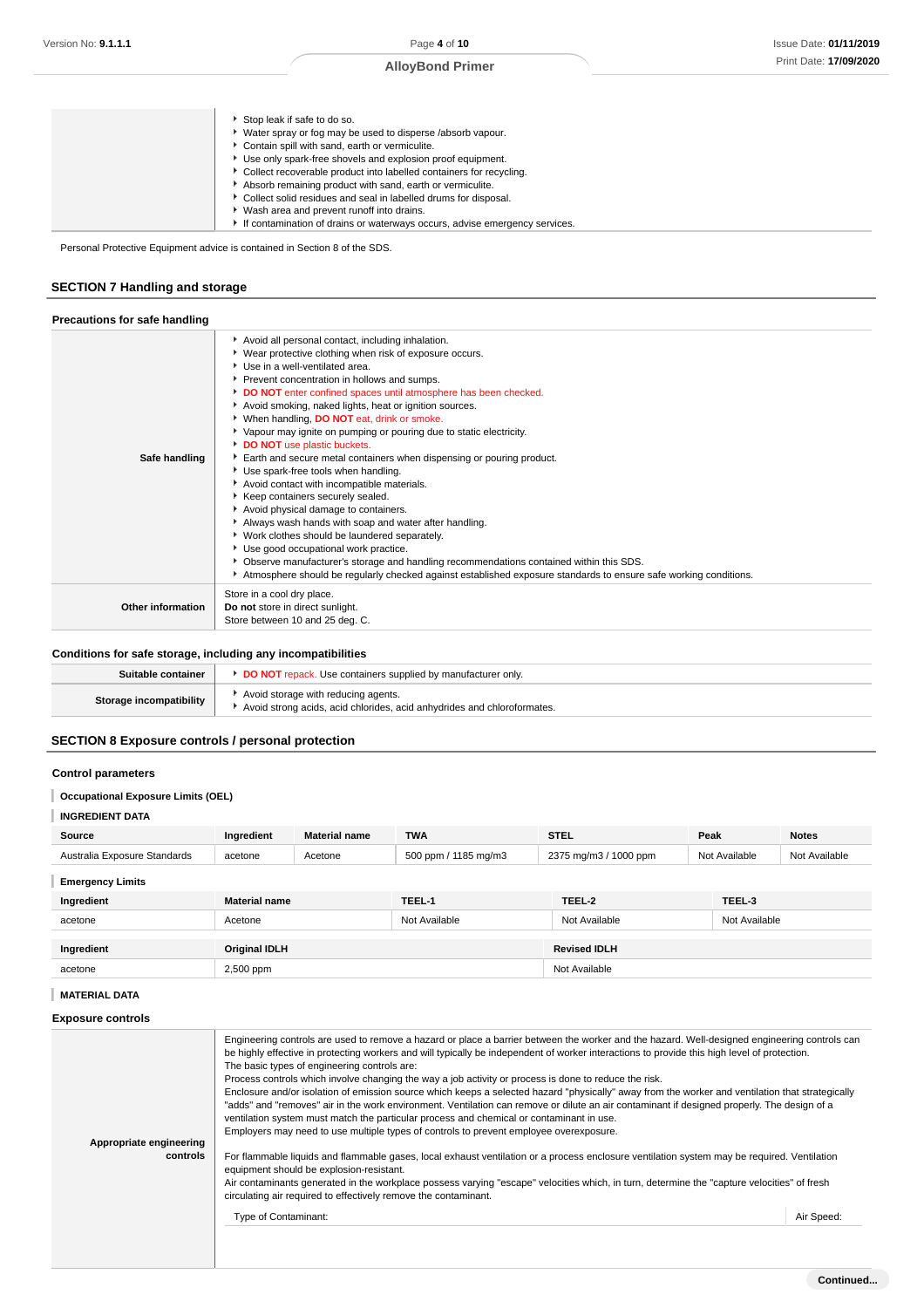|                            | solvent, vapours, degreasing etc., evaporating from tank (in still air).                                                                                                                                                                                                                                                                                                                                                                                                                                                                                                                                                                                                                                                                                                                                                                                                                                                                                      |                                           |  |
|----------------------------|---------------------------------------------------------------------------------------------------------------------------------------------------------------------------------------------------------------------------------------------------------------------------------------------------------------------------------------------------------------------------------------------------------------------------------------------------------------------------------------------------------------------------------------------------------------------------------------------------------------------------------------------------------------------------------------------------------------------------------------------------------------------------------------------------------------------------------------------------------------------------------------------------------------------------------------------------------------|-------------------------------------------|--|
|                            | aerosols, fumes from pouring operations, intermittent container filling, low speed conveyer transfers, welding, spray drift,<br>plating acid fumes, pickling (released at low velocity into zone of active generation)                                                                                                                                                                                                                                                                                                                                                                                                                                                                                                                                                                                                                                                                                                                                        | $0.5 - 1$ m/s<br>$(100 - 200)$<br>f/min.) |  |
|                            | direct spray, spray painting in shallow booths, drum filling, conveyer loading, crusher dusts, gas discharge (active<br>generation into zone of rapid air motion)                                                                                                                                                                                                                                                                                                                                                                                                                                                                                                                                                                                                                                                                                                                                                                                             |                                           |  |
|                            | Within each range the appropriate value depends on:                                                                                                                                                                                                                                                                                                                                                                                                                                                                                                                                                                                                                                                                                                                                                                                                                                                                                                           |                                           |  |
|                            | Lower end of the range                                                                                                                                                                                                                                                                                                                                                                                                                                                                                                                                                                                                                                                                                                                                                                                                                                                                                                                                        | Upper end of the range                    |  |
|                            | 1: Room air currents minimal or favourable to capture                                                                                                                                                                                                                                                                                                                                                                                                                                                                                                                                                                                                                                                                                                                                                                                                                                                                                                         | 1: Disturbing room air currents           |  |
|                            | 2: Contaminants of low toxicity or of nuisance value only.                                                                                                                                                                                                                                                                                                                                                                                                                                                                                                                                                                                                                                                                                                                                                                                                                                                                                                    | 2: Contaminants of high toxicity          |  |
|                            | 3: Intermittent, low production.                                                                                                                                                                                                                                                                                                                                                                                                                                                                                                                                                                                                                                                                                                                                                                                                                                                                                                                              | 3: High production, heavy use             |  |
|                            | 4: Large hood or large air mass in motion                                                                                                                                                                                                                                                                                                                                                                                                                                                                                                                                                                                                                                                                                                                                                                                                                                                                                                                     | 4: Small hood-local control only          |  |
|                            | Simple theory shows that air velocity falls rapidly with distance away from the opening of a simple extraction pipe. Velocity generally decreases<br>with the square of distance from the extraction point (in simple cases). Therefore the air speed at the extraction point should be adjusted,<br>accordingly, after reference to distance from the contaminating source. The air velocity at the extraction fan, for example, should be a minimum of<br>1-2 m/s (200-400 f/min.) for extraction of solvents generated in a tank 2 meters distant from the extraction point. Other mechanical<br>considerations, producing performance deficits within the extraction apparatus, make it essential that theoretical air velocities are multiplied by<br>factors of 10 or more when extraction systems are installed or used.                                                                                                                               |                                           |  |
| <b>Personal protection</b> |                                                                                                                                                                                                                                                                                                                                                                                                                                                                                                                                                                                                                                                                                                                                                                                                                                                                                                                                                               |                                           |  |
| Eye and face protection    | Safety glasses with side shields.<br>Chemical goggles.<br>Contact lenses may pose a special hazard; soft contact lenses may absorb and concentrate irritants. A written policy document, describing<br>the wearing of lenses or restrictions on use, should be created for each workplace or task. This should include a review of lens absorption<br>and adsorption for the class of chemicals in use and an account of injury experience. Medical and first-aid personnel should be trained in<br>their removal and suitable equipment should be readily available. In the event of chemical exposure, begin eye irrigation immediately and<br>remove contact lens as soon as practicable. Lens should be removed at the first signs of eye redness or irritation - lens should be removed in<br>a clean environment only after workers have washed hands thoroughly. [CDC NIOSH Current Intelligence Bulletin 59], [AS/NZS 1336 or<br>national equivalent] |                                           |  |
| <b>Skin protection</b>     | See Hand protection below                                                                                                                                                                                                                                                                                                                                                                                                                                                                                                                                                                                                                                                                                                                                                                                                                                                                                                                                     |                                           |  |
| Hands/feet protection      | ▶ Wear chemical protective gloves, e.g. PVC.<br>* Wear safety footwear or safety gumboots, e.g. Rubber<br>▶ Rubber Gloves                                                                                                                                                                                                                                                                                                                                                                                                                                                                                                                                                                                                                                                                                                                                                                                                                                     |                                           |  |
| <b>Body protection</b>     | See Other protection below                                                                                                                                                                                                                                                                                                                                                                                                                                                                                                                                                                                                                                                                                                                                                                                                                                                                                                                                    |                                           |  |
| Other protection           | No special equipment needed when handling small quantities.<br><b>OTHERWISE:</b><br>• Overalls.<br>Barrier cream.<br>Eyewash unit.                                                                                                                                                                                                                                                                                                                                                                                                                                                                                                                                                                                                                                                                                                                                                                                                                            |                                           |  |

#### **Respiratory protection**

Type AX Filter of sufficient capacity. (AS/NZS 1716 & 1715, EN 143:2000 & 149:2001, ANSI Z88 or national equivalent)

Where the concentration of gas/particulates in the breathing zone, approaches or exceeds the "Exposure Standard" (or ES), respiratory protection is required. Degree of protection varies with both face-piece and Class of filter; the nature of protection varies with Type of filter.

| <b>Required Minimum Protection Factor</b> | <b>Half-Face Respirator</b> | <b>Full-Face Respirator</b> | <b>Powered Air Respirator</b> |
|-------------------------------------------|-----------------------------|-----------------------------|-------------------------------|
| up to $10 \times ES$                      | Air-line*                   | $AX-2$                      | AX-PAPR-2 ^                   |
| up to $20 \times ES$                      |                             | $AX-3$                      |                               |
| $20 + x ES$                               | -                           | Air-line**                  |                               |

\* - Continuous-flow; \*\* - Continuous-flow or positive pressure demand

^ - Full-face

A(All classes) = Organic vapours, B AUS or B1 = Acid gasses, B2 = Acid gas or hydrogen cyanide(HCN), B3 = Acid gas or hydrogen cyanide(HCN), E = Sulfur dioxide(SO2), G = Agricultural chemicals, K = Ammonia(NH3), Hg = Mercury, NO = Oxides of nitrogen, MB = Methyl bromide, AX = Low boiling point organic compounds(below 65 degC)

- Cartridge respirators should never be used for emergency ingress or in areas of unknown vapour concentrations or oxygen content. ▶ The wearer must be warned to leave the contaminated area immediately on detecting any odours through the respirator. The odour may indicate that the mask is not functioning properly, that the vapour concentration is too high, or that the mask is not properly fitted. Because of these limitations, only restricted use of cartridge respirators is considered appropriate.
- Cartridge performance is affected by humidity. Cartridges should be changed after 2 hr of continuous use unless it is determined that the humidity is less than 75%, in which case, cartridges can be used for 4 hr. Used cartridges should be discarded daily, regardless of the length of time used

#### **SECTION 9 Physical and chemical properties**

#### **Information on basic physical and chemical properties**

**Appearance** Clear, pale yellow low/ slightly viscous liquid with ester like odour, mixes with water.

| <b>Physical state</b> | Liquid | .kelativr |
|-----------------------|--------|-----------|

**Physical states Relative density (Water = 1)** 0.8-1.15

```
Continued...
```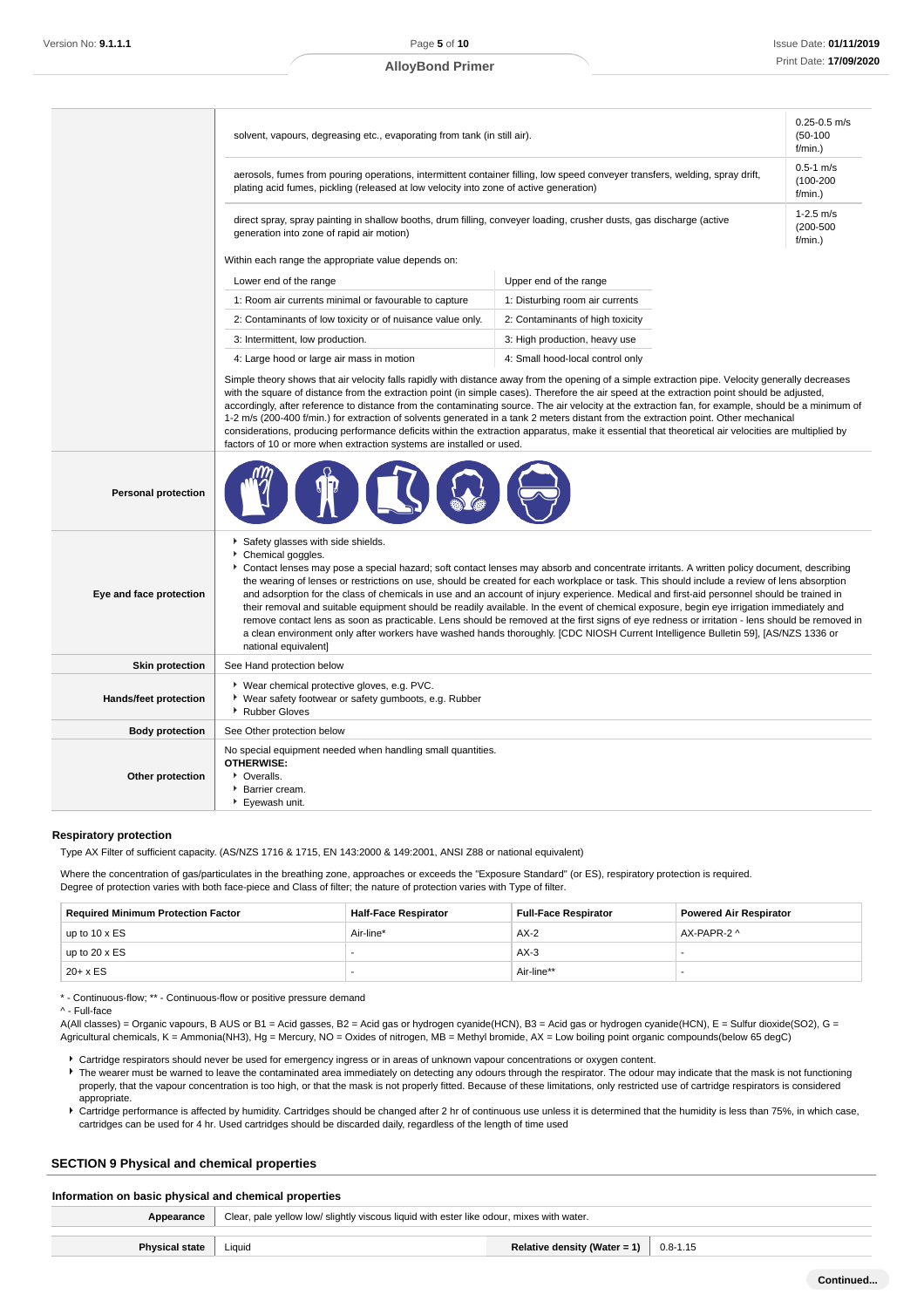| Odour                                           | Not Available       | Partition coefficient n-octanol<br>/ water | Not Available  |
|-------------------------------------------------|---------------------|--------------------------------------------|----------------|
| <b>Odour threshold</b>                          | Not Available       | Auto-ignition temperature (°C)             | Not Available  |
| pH (as supplied)                                | Not Applicable      | <b>Decomposition temperature</b>           | Not Available  |
| Melting point / freezing point<br>(°C)          | Not Available       | Viscosity (cSt)                            | Not Available  |
| Initial boiling point and boiling<br>range (°C) | Gels before boiling | Molecular weight (g/mol)                   | Not Applicable |
| Flash point (°C)                                | Not Available       | <b>Taste</b>                               | Not Available  |
| <b>Evaporation rate</b>                         | Not Available       | <b>Explosive properties</b>                | Not Available  |
| Flammability                                    | Not Available       | <b>Oxidising properties</b>                | Not Available  |
| Upper Explosive Limit (%)                       | 13                  | Surface Tension (dyn/cm or<br>$mN/m$ )     | Not Available  |
| Lower Explosive Limit (%)                       | 3                   | <b>Volatile Component (%vol)</b>           | Not Available  |
| Vapour pressure (kPa)                           | Not Available       | Gas group                                  | Not Available  |
| Solubility in water                             | Miscible            | pH as a solution (1%)                      | Not Applicable |
| Vapour density (Air = 1)                        | Not Available       | VOC g/L                                    | Not Available  |

## **SECTION 10 Stability and reactivity**

| Reactivity                                 | See section 7                                                                                                                        |
|--------------------------------------------|--------------------------------------------------------------------------------------------------------------------------------------|
| <b>Chemical stability</b>                  | • Unstable in the presence of incompatible materials.<br>▶ Product is considered stable.<br>Hazardous polymerisation will not occur. |
| Possibility of hazardous<br>reactions      | See section 7                                                                                                                        |
| <b>Conditions to avoid</b>                 | See section 7                                                                                                                        |
| Incompatible materials                     | See section 7                                                                                                                        |
| <b>Hazardous decomposition</b><br>products | See section 5                                                                                                                        |

## **SECTION 11 Toxicological information**

### **Information on toxicological effects**

| <b>Inhaled</b>          | Evidence shows, or practical experience predicts, that the material produces irritation of the respiratory system, in a substantial number of<br>individuals, following inhalation. In contrast to most organs, the lung is able to respond to a chemical insult by first removing or neutralising the<br>irritant and then repairing the damage. The repair process, which initially evolved to protect mammalian lungs from foreign matter and antigens,<br>may however, produce further lung damage resulting in the impairment of gas exchange, the primary function of the lungs. Respiratory tract<br>irritation often results in an inflammatory response involving the recruitment and activation of many cell types, mainly derived from the vascular<br>system.<br>Inhalation of vapours may cause drowsiness and dizziness. This may be accompanied by narcosis, reduced alertness, loss of reflexes, lack of<br>coordination and vertigo.                                                                                                                                                                                                                                                                                                                                                                                                                                                                                                                                                                        |                   |  |
|-------------------------|------------------------------------------------------------------------------------------------------------------------------------------------------------------------------------------------------------------------------------------------------------------------------------------------------------------------------------------------------------------------------------------------------------------------------------------------------------------------------------------------------------------------------------------------------------------------------------------------------------------------------------------------------------------------------------------------------------------------------------------------------------------------------------------------------------------------------------------------------------------------------------------------------------------------------------------------------------------------------------------------------------------------------------------------------------------------------------------------------------------------------------------------------------------------------------------------------------------------------------------------------------------------------------------------------------------------------------------------------------------------------------------------------------------------------------------------------------------------------------------------------------------------------|-------------------|--|
| Ingestion               | Toxic effects may result from the accidental ingestion of the material; animal experiments indicate that ingestion of less than 40 gram may be fatal<br>or may produce serious damage to the health of the individual.                                                                                                                                                                                                                                                                                                                                                                                                                                                                                                                                                                                                                                                                                                                                                                                                                                                                                                                                                                                                                                                                                                                                                                                                                                                                                                       |                   |  |
| <b>Skin Contact</b>     | Skin contact with the material may be harmful; systemic effects may result following absorption.<br>The material produces mild skin irritation; evidence exists, or practical experience predicts, that the material either<br>produces mild inflammation of the skin in a substantial number of individuals following direct contact, and/or<br>▶ produces significant, but mild, inflammation when applied to the healthy intact skin of animals (for up to four hours), such inflammation being<br>present twenty-four hours or more after the end of the exposure period.<br>Skin irritation may also be present after prolonged or repeated exposure; this may result in a form of contact dermatitis (nonallergic). The<br>dermatitis is often characterised by skin redness (erythema) and swelling (oedema) which may progress to blistering (vesiculation), scaling and<br>thickening of the epidermis. At the microscopic level there may be intercellular oedema of the spongy layer of the skin (spongiosis) and<br>intracellular oedema of the epidermis.<br>Repeated exposure may cause skin cracking, flaking or drying following normal handling and use.<br>Open cuts, abraded or irritated skin should not be exposed to this material<br>Entry into the blood-stream through, for example, cuts, abrasions, puncture wounds or lesions, may produce systemic injury with harmful effects.<br>Examine the skin prior to the use of the material and ensure that any external damage is suitably protected. |                   |  |
| Eye                     | Evidence exists, or practical experience predicts, that the material may cause severe eye irritation in a substantial number of individuals and/or<br>may produce significant ocular lesions which are present twenty-four hours or more after instillation into the eye(s) of experimental animals. Eye<br>contact may cause significant inflammation with pain. Corneal injury may occur; permanent impairment of vision may result unless treatment is<br>prompt and adequate. Repeated or prolonged exposure to irritants may cause inflammation characterised by a temporary redness (similar to<br>windburn) of the conjunctiva (conjunctivitis); temporary impairment of vision and/or other transient eye damage/ulceration may occur.                                                                                                                                                                                                                                                                                                                                                                                                                                                                                                                                                                                                                                                                                                                                                                               |                   |  |
| <b>Chronic</b>          | Long-term exposure to respiratory irritants may result in disease of the airways involving difficult breathing and related systemic problems.<br>Practical experience shows that skin contact with the material is capable either of inducing a sensitisation reaction in a substantial number of<br>individuals, and/or of producing a positive response in experimental animals.<br>Prolonged or repeated skin contact may cause drying with cracking, irritation and possible dermatitis following.<br>Limited evidence suggests that repeated or long-term occupational exposure may produce cumulative health effects involving organs or<br>biochemical systems.                                                                                                                                                                                                                                                                                                                                                                                                                                                                                                                                                                                                                                                                                                                                                                                                                                                       |                   |  |
|                         |                                                                                                                                                                                                                                                                                                                                                                                                                                                                                                                                                                                                                                                                                                                                                                                                                                                                                                                                                                                                                                                                                                                                                                                                                                                                                                                                                                                                                                                                                                                              |                   |  |
|                         | <b>TOXICITY</b>                                                                                                                                                                                                                                                                                                                                                                                                                                                                                                                                                                                                                                                                                                                                                                                                                                                                                                                                                                                                                                                                                                                                                                                                                                                                                                                                                                                                                                                                                                              | <b>IRRITATION</b> |  |
| <b>AlloyBond Primer</b> | Not Available                                                                                                                                                                                                                                                                                                                                                                                                                                                                                                                                                                                                                                                                                                                                                                                                                                                                                                                                                                                                                                                                                                                                                                                                                                                                                                                                                                                                                                                                                                                | Not Available     |  |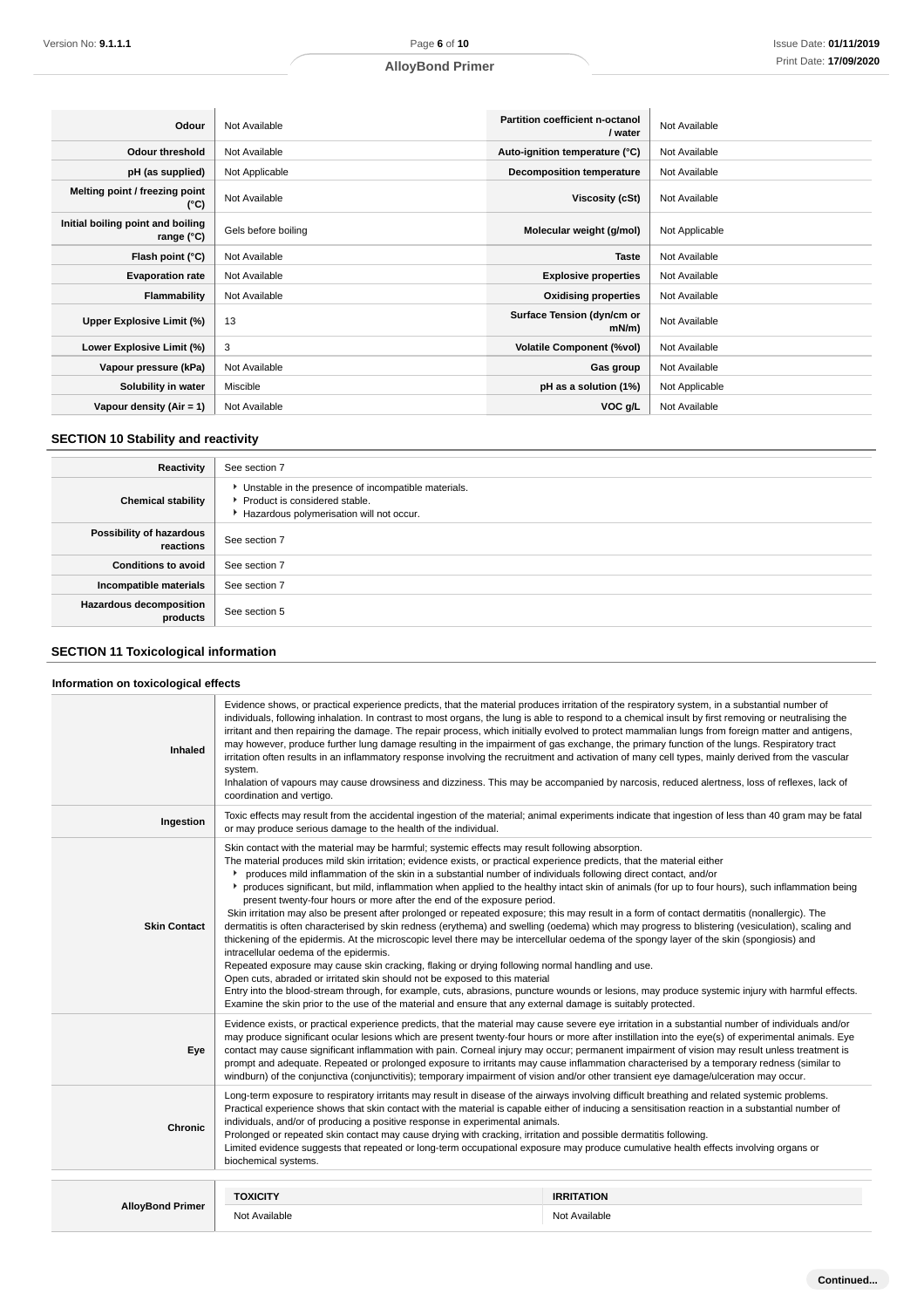|         | <b>TOXICITY</b>                                      | <b>IRRITATION</b>                                    |
|---------|------------------------------------------------------|------------------------------------------------------|
|         | $= 1159$ mg/kg <sup>[2]</sup>                        | Eye (human): 500 ppm - irritant                      |
|         | 10 mg/kg $[2]$                                       | Eye (rabbit): 20mg/24hr -moderate                    |
|         | 12000 mg/kg[2]                                       | Eye (rabbit): 3.95 mg - SEVERE                       |
|         | 3100 mg/kg <sup>[2]</sup>                            | Eye: adverse effect observed (irritating)[1]         |
|         | 4000-8000 mg/kg[2]                                   | Skin (rabbit): 500 mg/24hr - mild                    |
|         | 500 mg/kg <sup>[2]</sup>                             | Skin (rabbit):395mg (open) - mild                    |
|         | 5000 mg/kg <sup>[2]</sup>                            | Skin: no adverse effect observed (not irritating)[1] |
| acetone | 5000 mg/kg <sup>[2]</sup>                            |                                                      |
|         | 5600-8000 mg/kg[2]                                   |                                                      |
|         | 8000 mg/kg[2]                                        |                                                      |
|         | Dermal (rabbit) LD50: 20000 mg/kg <sup>[2]</sup>     |                                                      |
|         | Inhalation (rat) LC50: 100.2 mg/l/8hr <sup>[2]</sup> |                                                      |
|         | Oral (mouse) LD50: 3000 mg/kg <sup>[2]</sup>         |                                                      |
|         | Oral (rat) LD50: =5800 mg/kg <sup>[2]</sup>          |                                                      |
|         | Oral (rat) LD50: =8450 mg/kg <sup>[2]</sup>          |                                                      |
|         | Oral (rat) LD50: 1800-7300 mg/kg <sup>[2]</sup>      |                                                      |

**ACETONE** The material may cause skin irritation after prolonged or repeated exposure and may produce a contact dermatitis (nonallergic). This form of dermatitis is often characterised by skin redness (erythema) and swelling epidermis. Histologically there may be intercellular oedema of the spongy layer (spongiosis) and intracellular oedema of the epidermis. for acetone: The acute toxicity of acetone is low. Acetone is not a skin irritant or sensitiser but is a defatting agent to the skin. Acetone is an eye irritant. The subchronic toxicity of acetone has been examined in mice and rats that were administered acetone in the drinking water and again in rats treated by oral gavage. Acetone-induced increases in relative kidney weight changes were observed in male and female rats used in the oral 13-week study. Acetone treatment caused increases in the relative liver weight in male and female rats that were not associated with histopathologic effects and the effects may have been associated with microsomal enzyme induction. Haematologic effects consistent with macrocytic anaemia were also noted in male rats along with hyperpigmentation in the spleen. The most notable findings in the mice were increased liver and decreased spleen weights. Overall, the no-observed-effect-levels in the drinking water study were 1% for male rats (900 mg/kg/d) and male mice (2258 mg/kg/d), 2% for female mice (5945 mg/kg/d), and 5% for female rats (3100 mg/kg/d). For developmental effects, a statistically significant reduction in foetal weight, and a slight, but statistically significant increase in the percent incidence of later resorptions were seen in mice at 15,665 mg/m3 and in rats at 26,100 mg/m3. The no-observable-effect level for developmental toxicity was determined to be 5220 mg/m3 for both rats and mice. Teratogenic effects were not observed in rats and mice tested at 26,110 and 15,665 mg/m3, respectively. Lifetime dermal carcinogenicity studies in mice treated with up to 0.2 mL of acetone did not reveal any increase in organ tumor incidence relative to untreated control animals. The scientific literature contains many different studies that have measured either the neurobehavioural performance or neurophysiological response of humans exposed to acetone. Effect levels ranging from about 600 to greater than 2375 mg/m3 have been reported. Neurobehavioral studies with acetone-exposed employees have recently shown that 8-hr exposures in excess of 2375 mg/m3 were not associated with any dose-related changes in response time, vigilance, or digit span scores. Clinical case studies, controlled human volunteer studies, animal research, and occupational field evaluations all indicate that the NOAEL for this effect is 2375 mg/m3 or greater.

| <b>Acute Toxicity</b>                       | $\checkmark$ | Carcinogenicity                 | $\boldsymbol{\mathsf{x}}$                                                                          |
|---------------------------------------------|--------------|---------------------------------|----------------------------------------------------------------------------------------------------|
| <b>Skin Irritation/Corrosion</b>            | ✔            | Reproductivity                  | $\boldsymbol{\mathsf{x}}$                                                                          |
| <b>Serious Eye Damage/Irritation</b>        | ✔            | <b>STOT - Single Exposure</b>   | ×                                                                                                  |
| <b>Respiratory or Skin</b><br>sensitisation |              | <b>STOT - Repeated Exposure</b> | $\boldsymbol{\times}$                                                                              |
| <b>Mutagenicity</b>                         | ×            | <b>Aspiration Hazard</b>        | $\boldsymbol{\times}$                                                                              |
|                                             |              | Leaend:                         | $\blacktriangleright$ - Data either not available or does not fill the criteria for classification |

 $\blacktriangleright$  – Data available to make classification

#### **SECTION 12 Ecological information**

|                  |                           |                           |                  | Source                                                                                                                                                 |
|------------------|---------------------------|---------------------------|------------------|--------------------------------------------------------------------------------------------------------------------------------------------------------|
| Not<br>Available | Not Available             | Not Available             | Not<br>Available | Not<br>Available                                                                                                                                       |
| Endpoint         | <b>Test Duration (hr)</b> | <b>Species</b>            | Value            | <b>Source</b>                                                                                                                                          |
| <b>LC50</b>      | 96                        | Fish                      | 5-540mg/L        | 2                                                                                                                                                      |
| EC50             | 48                        | Crustacea                 | 6098.4mg/L       | 5                                                                                                                                                      |
| <b>NOEC</b>      | 240                       | Crustacea                 | 1-866mg/L        | 2                                                                                                                                                      |
|                  |                           |                           |                  |                                                                                                                                                        |
|                  | Endpoint                  | <b>Test Duration (hr)</b> | <b>Species</b>   | Value<br>Extracted from 1. IUCLID Toxicity Data 2. Europe ECHA Registered Substances - Ecotoxicological Information - Aquatic Toxicity 3. EPIWIN Suite |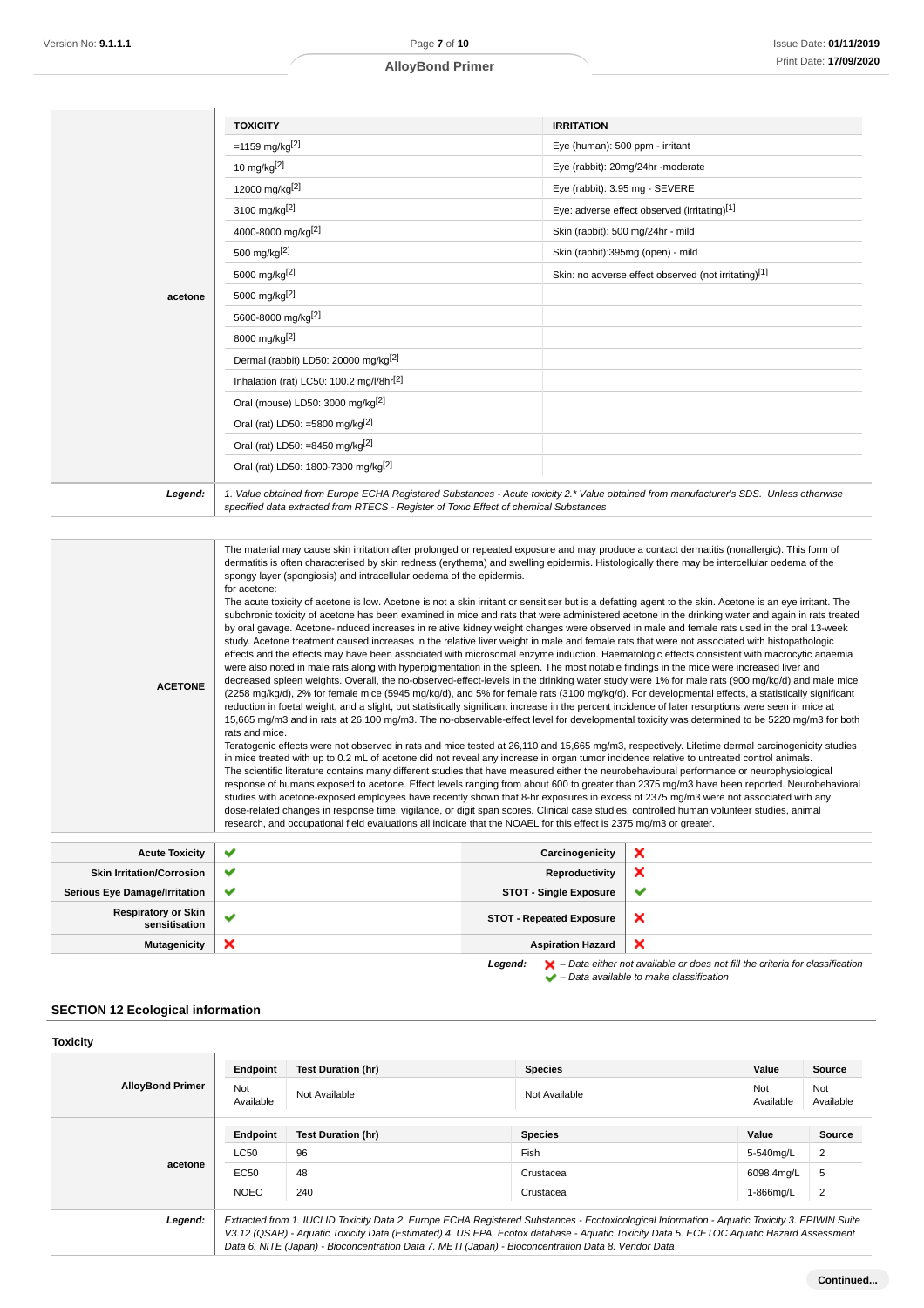Harmful to aquatic organisms. May cause long-term adverse effects in the aquatic environment. **DO NOT** discharge into sewer or waterways.

## **Persistence and degradability**

| Ingredient                       | Persistence: Water/Soil     | <b>Persistence: Air</b>          |
|----------------------------------|-----------------------------|----------------------------------|
| acetone                          | LOW (Half-life $= 14$ days) | MEDIUM (Half-life = 116.25 days) |
| <b>Bioaccumulative potential</b> |                             |                                  |
|                                  |                             |                                  |
| Ingredient                       | <b>Bioaccumulation</b>      |                                  |
| acetone                          | LOW (BCF = $0.69$ )         |                                  |
|                                  |                             |                                  |
| <b>Mobility in soil</b>          |                             |                                  |
| Ingredient                       | <b>Mobility</b>             |                                  |
| acetone                          | $HIGH (KOC = 1.981)$        |                                  |

## **SECTION 13 Disposal considerations**

| DO NOT allow wash water from cleaning or process equipment to enter drains.<br>It may be necessary to collect all wash water for treatment before disposal.<br>Product / Packaging disposal<br>In all cases disposal to sewer may be subject to local laws and regulations and these should be considered first. | Waste treatment methods |                                                   |  |  |
|------------------------------------------------------------------------------------------------------------------------------------------------------------------------------------------------------------------------------------------------------------------------------------------------------------------|-------------------------|---------------------------------------------------|--|--|
|                                                                                                                                                                                                                                                                                                                  |                         | Where in doubt contact the responsible authority. |  |  |

## **SECTION 14 Transport information**

## **Labels Required**



| <b>Marine Pollutant</b> | <b>NO</b> |
|-------------------------|-----------|
| <b>HAZCHEM</b>          | $-3YE$    |
|                         |           |

### **Land transport (ADG)**

| <b>UN number</b>             | 1993                                                            |  |  |
|------------------------------|-----------------------------------------------------------------|--|--|
| UN proper shipping name      | FLAMMABLE LIQUID, N.O.S. (contains acetone)                     |  |  |
| Transport hazard class(es)   | Class<br>3<br>Subrisk<br>Not Applicable                         |  |  |
| Packing group                | $\mathbf{I}$                                                    |  |  |
| <b>Environmental hazard</b>  | Not Applicable                                                  |  |  |
| Special precautions for user | Special provisions<br>274<br>Limited quantity<br>1 <sub>L</sub> |  |  |

## **Air transport (ICAO-IATA / DGR)**

| UN number                    | 1993                                                             |                                                           |                |  |
|------------------------------|------------------------------------------------------------------|-----------------------------------------------------------|----------------|--|
| UN proper shipping name      | Flammable liquid, n.o.s. * (contains acetone)                    |                                                           |                |  |
| Transport hazard class(es)   | <b>ICAO/IATA Class</b><br>ICAO / IATA Subrisk<br><b>ERG Code</b> | 3<br>Not Applicable<br>3H                                 |                |  |
| Packing group                | $\mathbf{II}$                                                    |                                                           |                |  |
| <b>Environmental hazard</b>  | Not Applicable                                                   |                                                           |                |  |
|                              | Special provisions                                               |                                                           | A3             |  |
|                              | Cargo Only Packing Instructions                                  |                                                           | 364            |  |
|                              | Cargo Only Maximum Qty / Pack                                    |                                                           | 60L            |  |
| Special precautions for user | Passenger and Cargo Packing Instructions                         |                                                           | 353            |  |
|                              | Passenger and Cargo Maximum Qty / Pack                           |                                                           | 5L             |  |
|                              |                                                                  | Passenger and Cargo Limited Quantity Packing Instructions | Y341           |  |
|                              | Passenger and Cargo Limited Maximum Qty / Pack                   |                                                           | 1 <sub>L</sub> |  |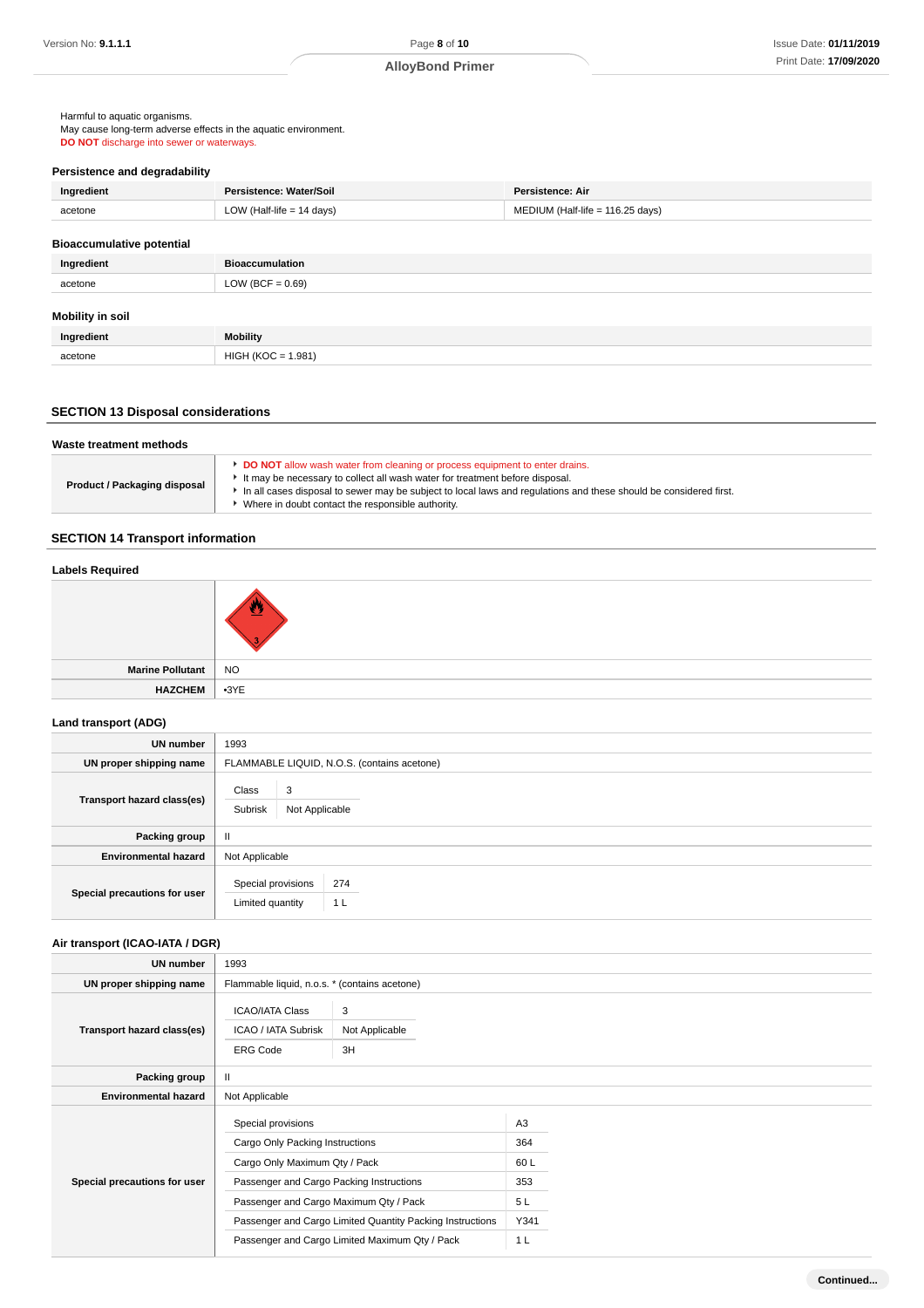#### **Sea transport (IMDG-Code / GGVSee)**

| UN number                    | 1993                                                                 |                                             |  |  |
|------------------------------|----------------------------------------------------------------------|---------------------------------------------|--|--|
| UN proper shipping name      |                                                                      | FLAMMABLE LIQUID, N.O.S. (contains acetone) |  |  |
| Transport hazard class(es)   | <b>IMDG Class</b><br><b>IMDG Subrisk</b>                             | 3<br>Not Applicable                         |  |  |
| Packing group                | $\mathbf{H}$                                                         |                                             |  |  |
| <b>Environmental hazard</b>  | Not Applicable                                                       |                                             |  |  |
| Special precautions for user | <b>EMS Number</b><br>Special provisions<br><b>Limited Quantities</b> | $F-E$ , S-E<br>274<br>1 <sub>L</sub>        |  |  |

#### **Transport in bulk according to Annex II of MARPOL and the IBC code**

#### Not Applicable

If packed as Chemical kits the following classification may be considered if all ICAO/IATA transport requirements are met: Chemical Kit UN3316 - Class 9, SP A44 & A163.

### **SECTION 15 Regulatory information**

#### **Safety, health and environmental regulations / legislation specific for the substance or mixture**

#### I **acetone is found on the following regulatory lists**

Australia Hazardous Chemical Information System (HCIS) - Hazardous Chemicals Australia Standard for the Uniform Scheduling of Medicines and Poisons (SUSMP) - Schedule 5

Australian Inventory of Industrial Chemicals (AIIC)

#### **National Inventory Status**

| <b>National Inventory</b>     | <b>Status</b>                                                                                                                                                                                            |
|-------------------------------|----------------------------------------------------------------------------------------------------------------------------------------------------------------------------------------------------------|
| Australia - AIIC              | Yes                                                                                                                                                                                                      |
| Australia Non-Industrial Use  | No (acetone)                                                                                                                                                                                             |
| Canada - DSL                  | Yes                                                                                                                                                                                                      |
| Canada - NDSL                 | No (acetone)                                                                                                                                                                                             |
| China - IECSC                 | Yes                                                                                                                                                                                                      |
| Europe - EINEC / ELINCS / NLP | Yes                                                                                                                                                                                                      |
| Japan - ENCS                  | Yes                                                                                                                                                                                                      |
| Korea - KECI                  | Yes                                                                                                                                                                                                      |
| New Zealand - NZIoC           | Yes                                                                                                                                                                                                      |
| Philippines - PICCS           | Yes                                                                                                                                                                                                      |
| USA - TSCA                    | Yes                                                                                                                                                                                                      |
| Taiwan - TCSI                 | Yes                                                                                                                                                                                                      |
| Mexico - INSQ                 | Yes                                                                                                                                                                                                      |
| Vietnam - NCI                 | Yes                                                                                                                                                                                                      |
| Russia - ARIPS                | Yes                                                                                                                                                                                                      |
| Legend:                       | Yes = All CAS declared ingredients are on the inventory<br>No = One or more of the CAS listed ingredients are not on the inventory and are not exempt from listing(see specific ingredients in brackets) |

#### **SECTION 16 Other information**

| .                              |
|--------------------------------|
| $. \nu$<br>$\overline{ }$<br>. |

#### **SDS Version Summary**

| Version | <b>Issue Date</b> | <b>Sections Updated</b>                                                        |
|---------|-------------------|--------------------------------------------------------------------------------|
| 8.1.1.1 | 04/04/2017        | <b>Physical Properties</b>                                                     |
| 9.1.1.1 | 01/11/2019        | One-off system update. NOTE: This may or may not change the GHS classification |

#### **Other information**

Classification of the preparation and its individual components has drawn on official and authoritative sources as well as independent review by SDI Limited using available literature references.

The SDS is a Hazard Communication tool and should be used to assist in the Risk Assessment. Many factors determine whether the reported Hazards are Risks in the workplace or other settings. Risks may be determined by reference to Exposures Scenarios. Scale of use, frequency of use and current or available engineering controls must be considered.

#### **Definitions and abbreviations**

PC-TWA: Permissible Concentration-Time Weighted Average

PC-STEL: Permissible Concentration-Short Term Exposure Limit